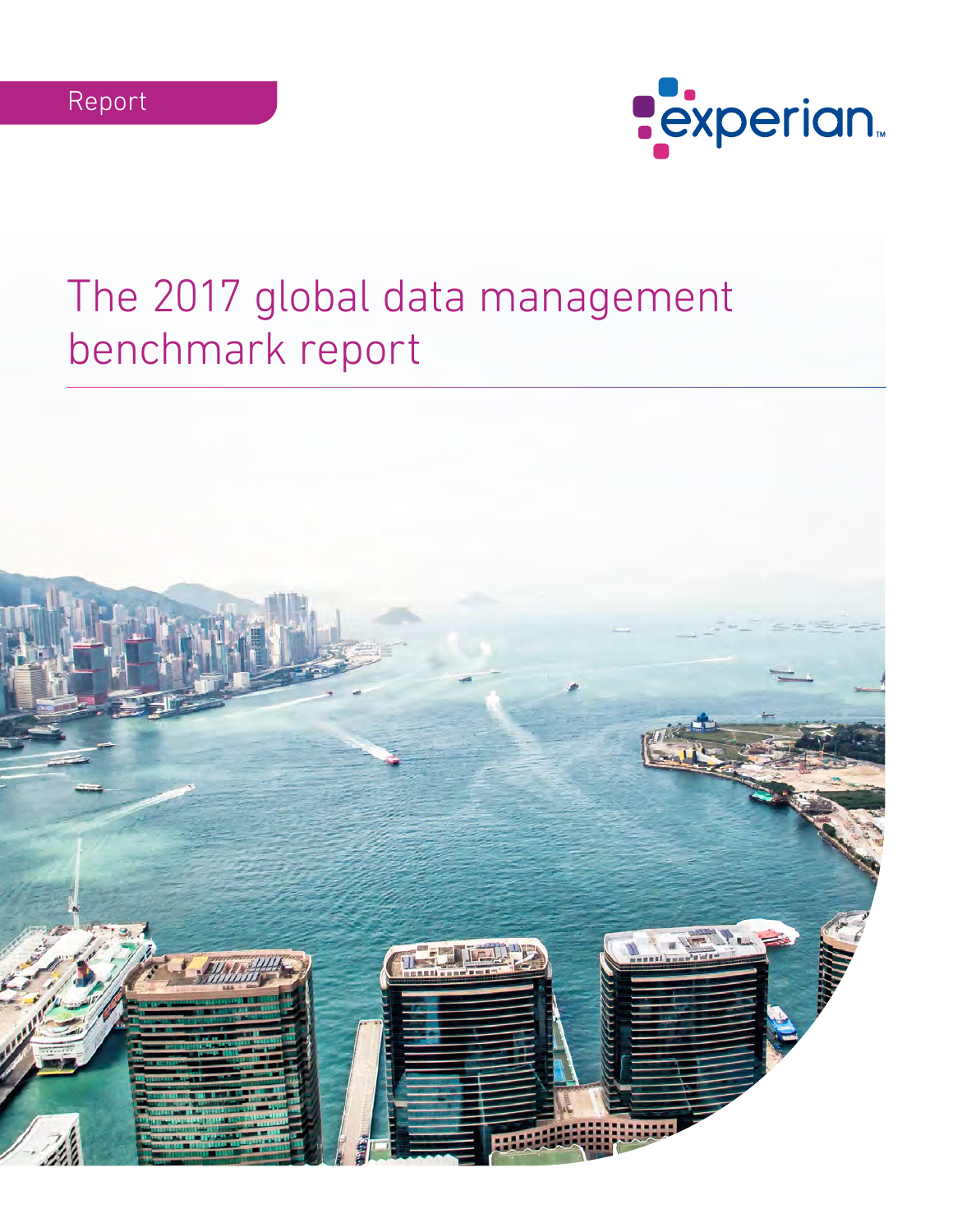# Table of contents:

# There is a more recent version of this report!

Download the 2018 global data management benchmark report for updated statistics.

Get the report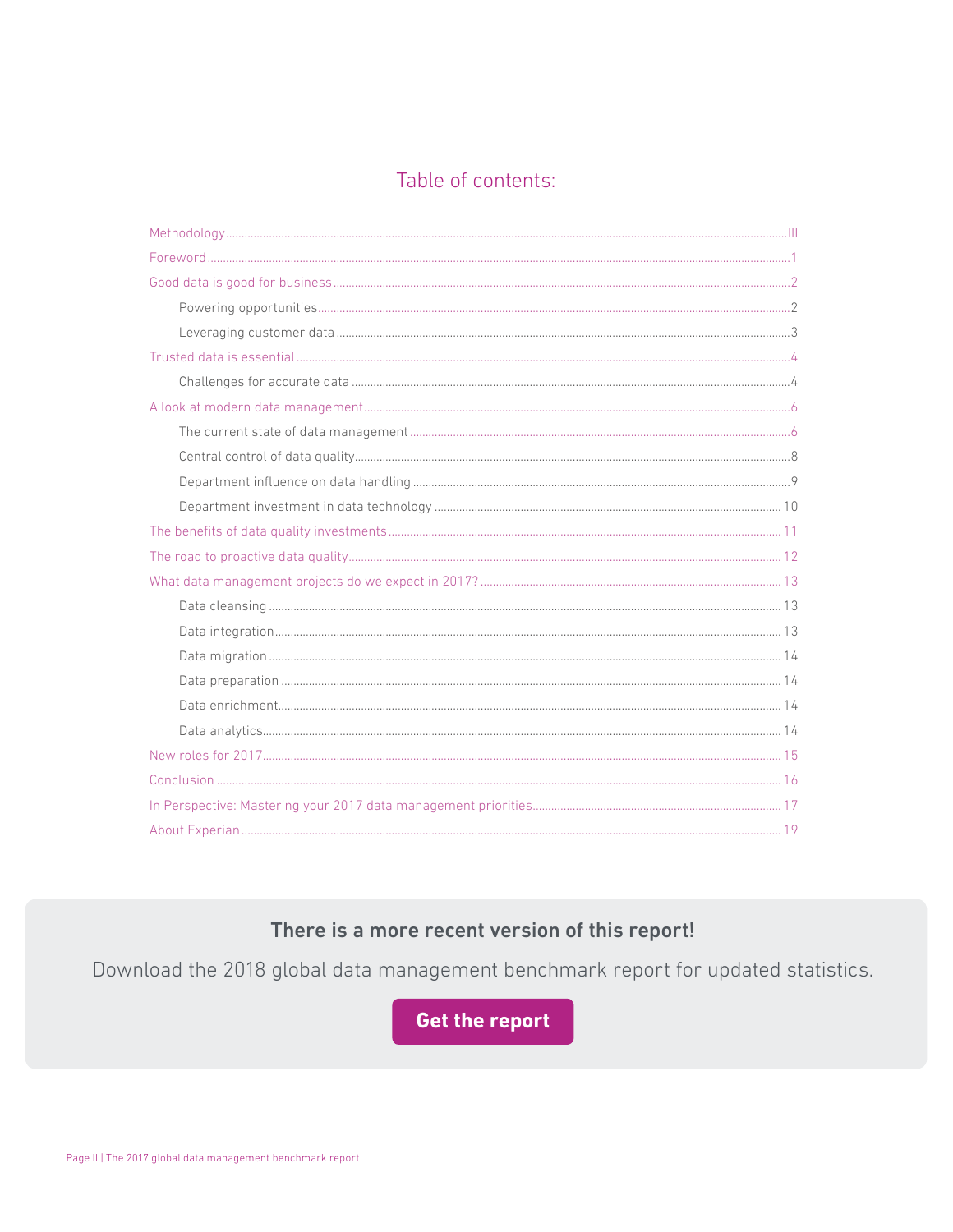# Methodology

Experian has once again conducted a survey to look at global trends in data quality. This study looks at how data practitioners are leveraging and managing their data to generate actionable insight and how data management practices are changing over time.

Produced by Loudhouse for Experian in November 2016, the study polled more than 1,400 people across eight countries around the globe. A variety of roles from all areas of the organization were surveyed, including information technology, data management, marketing, customer service, sales, operations, and more. Respondents were chosen based on their visibility into their organization's customer or prospect data management practices. Organizations that were surveyed came from a variety of industries including IT, telecommunications, manufacturing, retail, business services, financial services, healthcare, public sector, education, utilities, and more.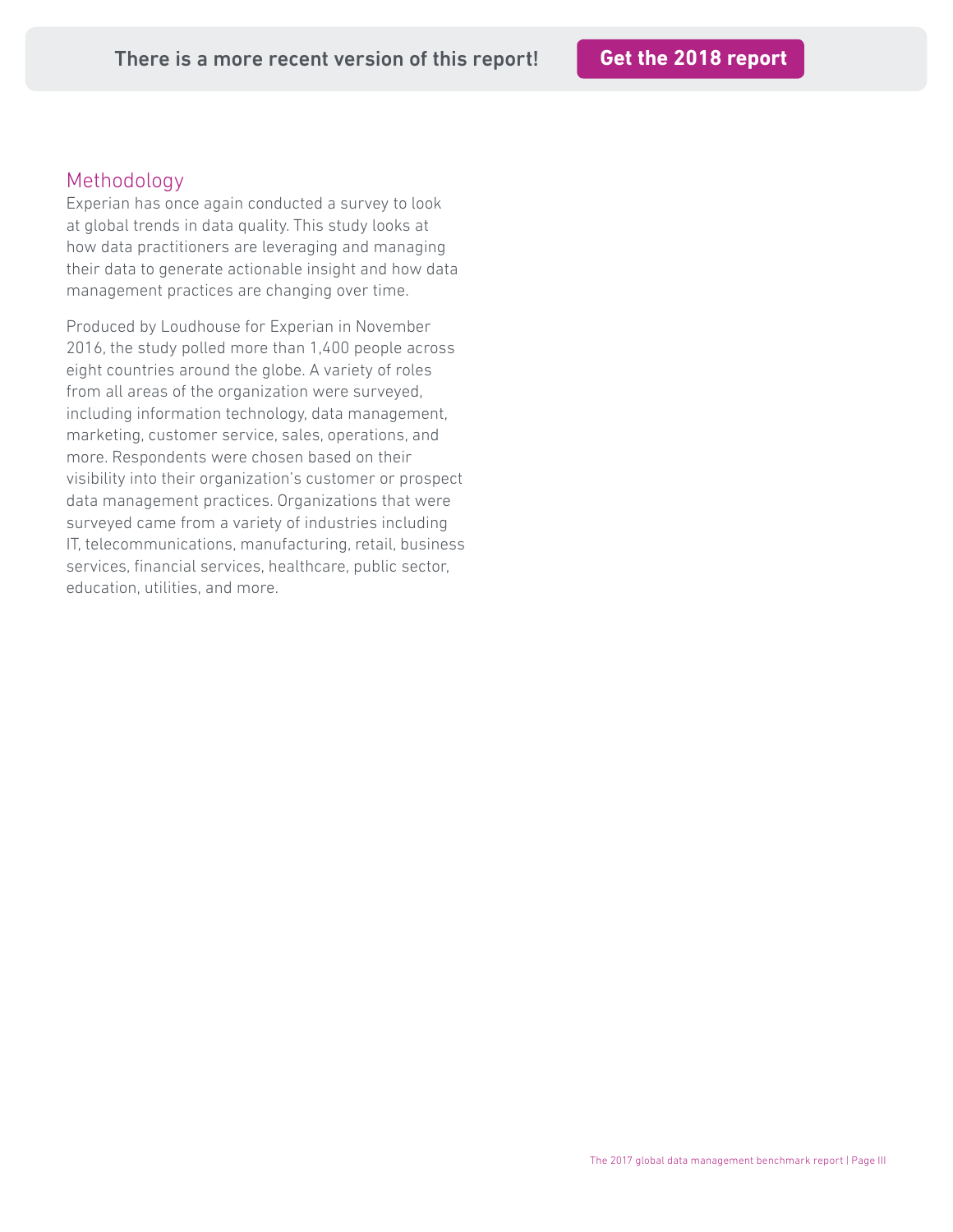# Foreword

Businesses today talk a great deal about being data driven. But what does that mean? While there's no doubt that organizations are collecting and generating more



information than ever before, simply having a lot of data does not make a business data driven.

Organizations need to be able to effectively leverage their information to make decisions and drive new initiatives. Data sources exist in silos, however, which often makes it difficult to get a complete picture of an organization's data assets, and a lack of governance means data must be cleansed and standardized before it can used. For these reasons, among others, business leaders today find it hard to trust their organizations' data assets.

Without a foundational level of confidence in their data, organizations adopt manual processes and workarounds to augment their information—and this introduces room for error. We found that more than half of organizations globally say that a lack of trust in their data contributes to increased risk of non-compliance and regulatory penalties, as well as a downturn in customer loyalty. To become truly data-driven, organizations need information they can trust.

Generating trusted information isn't always easy, though. On average, organizations around the globe believe that 27 percent of their current customer and prospect data is inaccurate. While businesses want to take control of their data

assets and leverage information for specific departmental purposes like segmentation or reducing risk, they are doing so with legacy data management practices that do not govern and control distributed data.

Further, the IT department is often the gatekeeper, pulling or querying data at the request of business users when they may not always know the context under which certain data was created, nor do they know the intended uses for the data down the road.

Good data is good for business. We find that when organizations make improvements to their data, they see positive results. However, organizations need to speak a common language around data and prove its value so that investments can be made in data management practices.

This year, our annual global data management benchmark report is focused on how data is being used within organizations and how the quality of that data impacts business priorities. By exploring some of the trends in data management, as well as some of the opportunities, we hope to provide clarity for those embarking on data management programs, and offer tips for improving programs that are already in place—enabling you to tackle your major priorities in the upcoming year.

## Thomas Schutz, SVP and General Manager of Experian's data quality business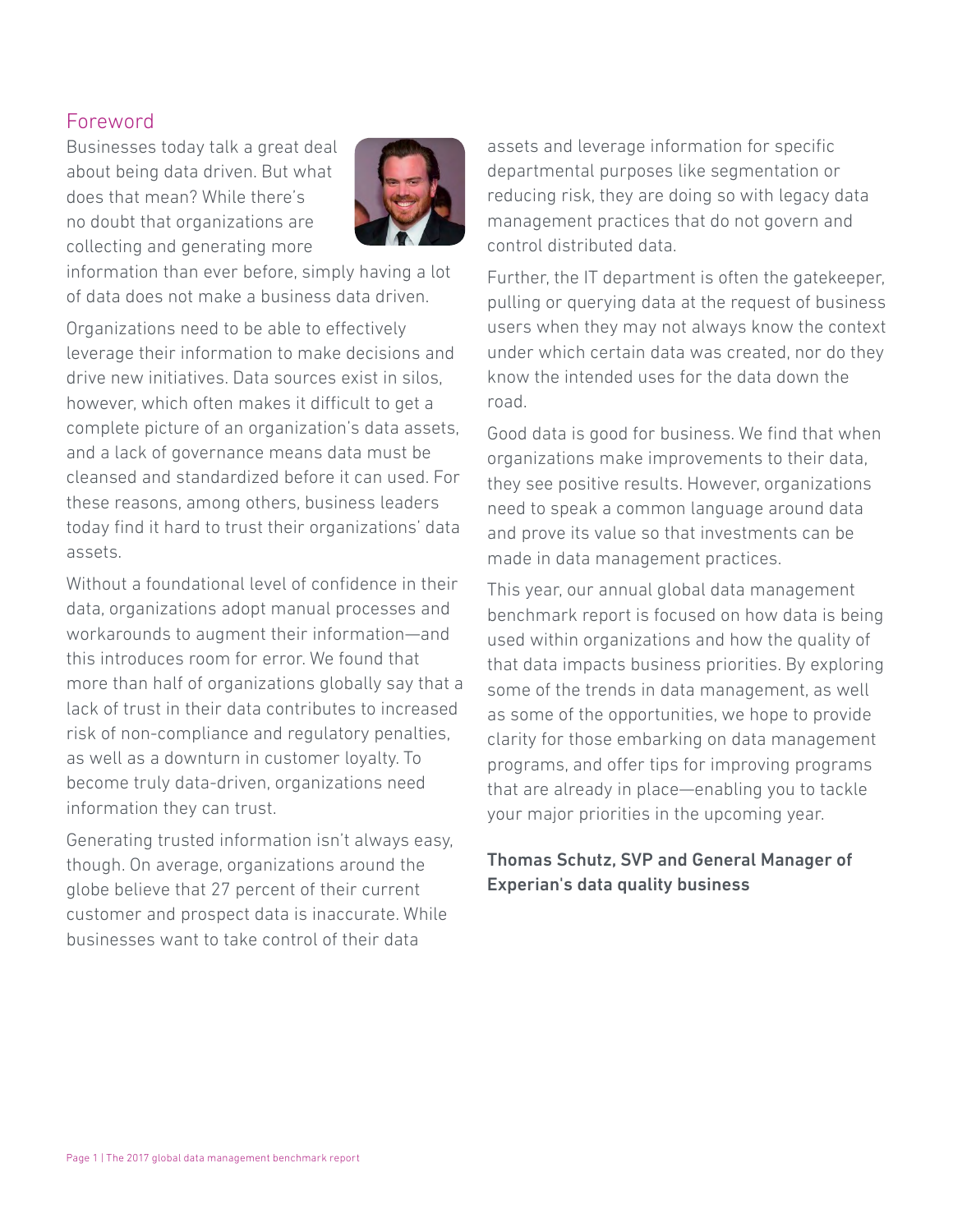# Good data is good for business

Data is fundamental to your organization, and the quality of that data is critical to your success. So it should come as no surprise that an overwhelming majority (more than 95%) of U.S. organizations say that they use data to power business opportunities. And if that's not enough, another 84 percent of U.S. organizations say that they believe data is an integral part of forming a business strategy. Clearly, data has the potential to shape your organization. But, only good data can shape it for the better.

#### Powering opportunities

Organizations use their data in a number of ways. Chart 1 shows how businesses across the U.S. currently leverage their information to power opportunities. By the numbers, it's clear that organizations are using their data to increase revenue (61%) and to better serve their customers (56%). Meanwhile, enhancing marketing efforts, reducing risk, and finding new revenue streams rank further down.

While increasing revenue is a priority for many organizations, they rank finding new streams of revenue much further down. Why? We believe that this is an indication that businesses today are, generally, using data to become more efficient in their operations and to expand their existing business opportunities.

Another trend we see is a renewed focus on customer service in 2017. In fact, more than half of organizations say that serving customers better is a primary use for their data. Why does this matter? Organizations today recognize that brand perception and loyalty starts with the experience you provide to your customers. So whether you're a large national retailer or financial services organization, a regional telecom provider or a community health center, providing top-notch services and support is crucial to your success. How do organizations start to understand their customers' needs and purchasing habits? By analyzing lots and lots of data.



Chart 1 How data powers business opportunities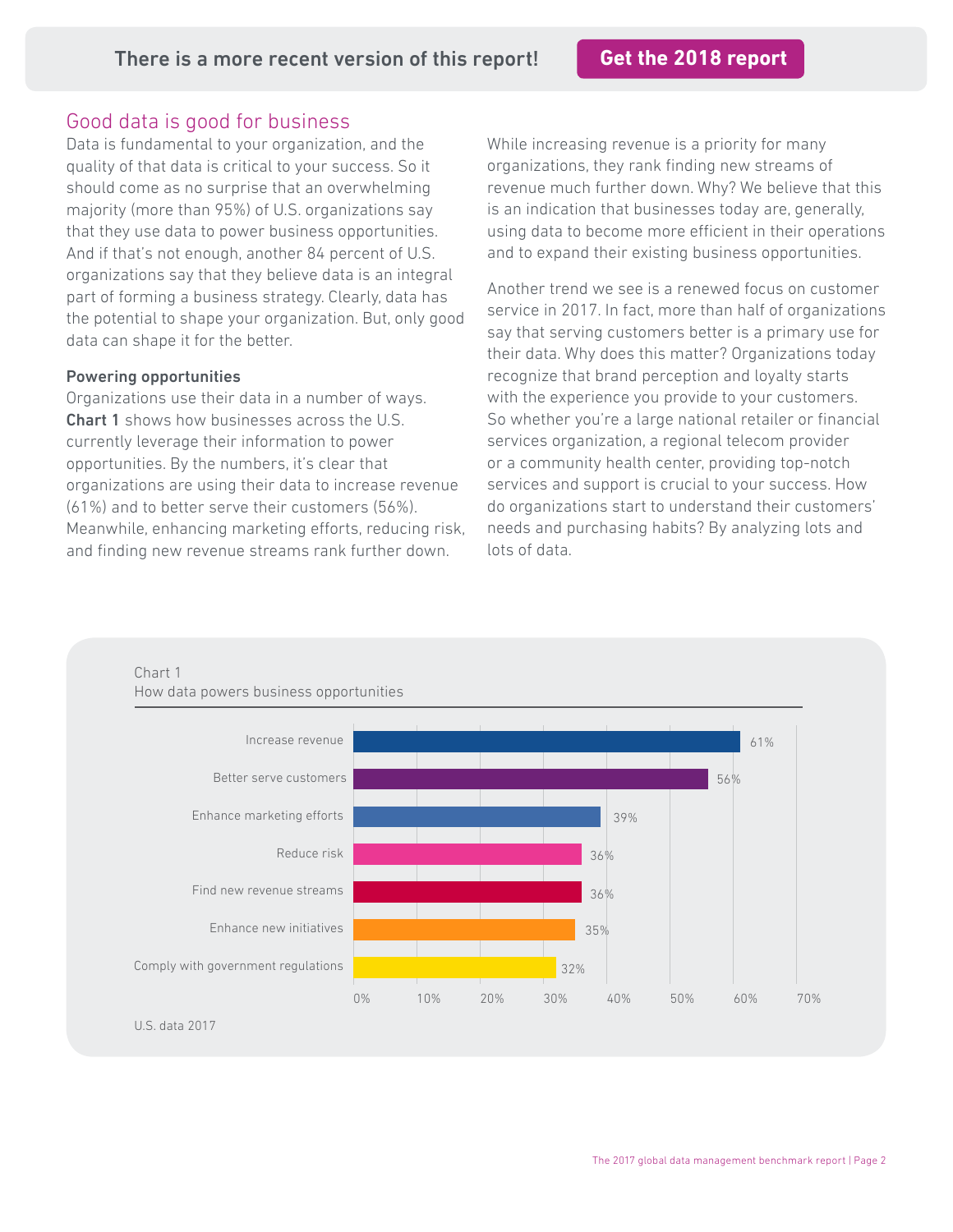#### Leveraging customer data

Successful businesses don't just talk to their customers, they listen to them. It's not surprising, then, that 75 percent of U.S. organizations say that by 2020, the majority of sales decisions will be driven by customer data. But there's a catch: in order to leverage your data, you need to be better at managing it. That's why businesses have been heavily focused on improving the quality of their customer information.

Chart 2 shows why businesses scrutinize every comma and dash to ensure they maintain high-quality contact records. At the top, you'll see 57 percent of U.S. businesses say that they do it to increase efficiency, which reflects our previous finding that organizations are looking to increase revenue by becoming more effective in their current practices. Another 38 percent of organizations uphold high-quality data to achieve

cost savings, and 37 percent do so to enhance the customer experience.

For 20 percent of U.S. organizations, maintaining high-quality data is necessary for achieving a single customer view (SCV)—a critical step toward providing an excellent customer experience. As Chart 3 shows, 49 percent of U.S. organizations say that increasing customer retention is a major driver behind SCV initiatives. As it is generally more cost effective to retain existing customers than it is to go out and acquire new customers, we agree with this finding. Another 43 percent of organizations say that increasing customer sales and revenue is a major driver behind their SCV initiatives, and 40 percent say improving the customer experience is a driver (for example, by providing greater personalization).

#### Chart 2 Reasons why businesses maintain high-quality contact data



U.S. data 2017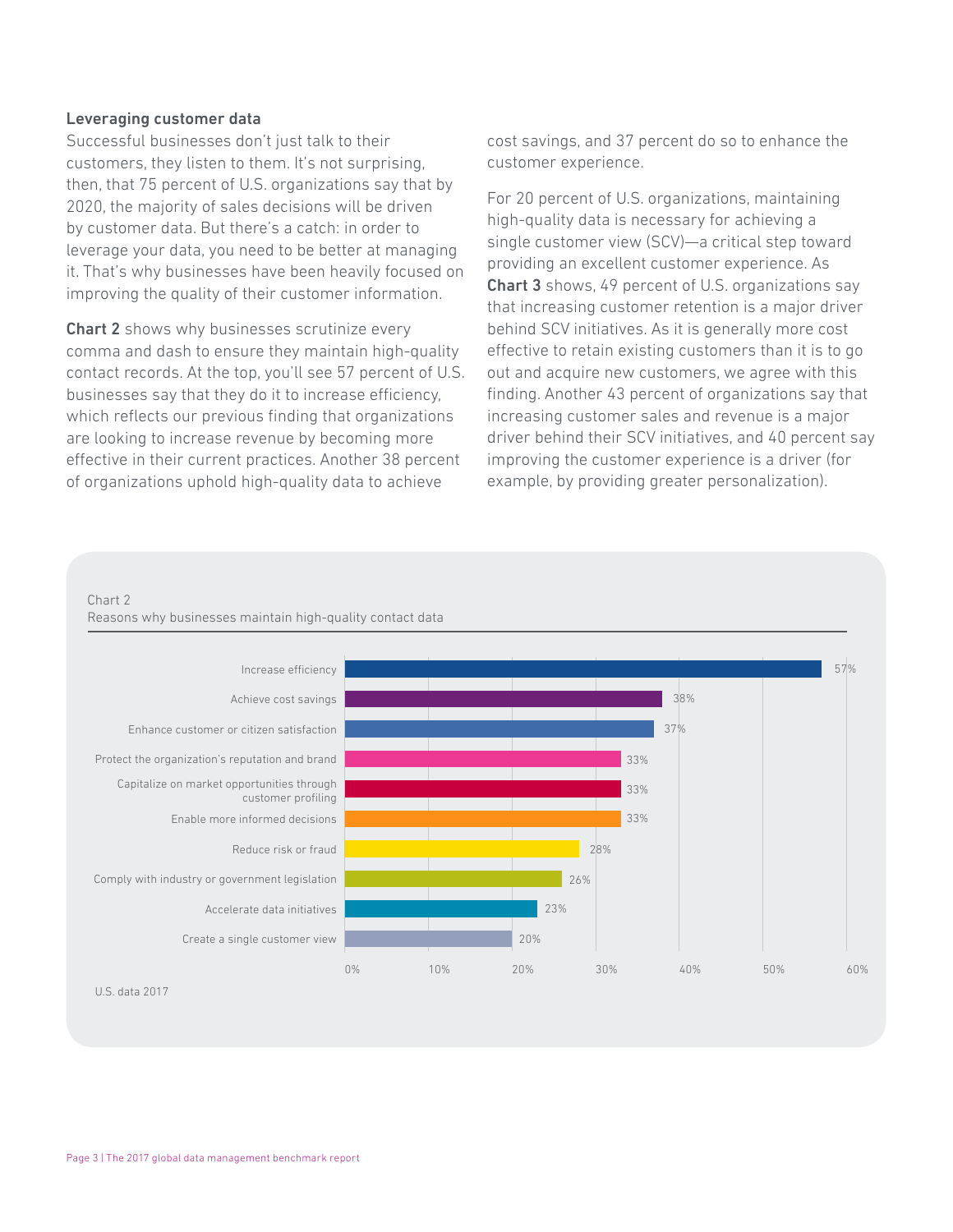#### Chart 3





# Trusted data is essential

The only data worth having is trusted data. While most organizations around the globe say that data supports their business objectives, less than half of organizations globally (44%) trust their data to make important business decisions. This is problematic because diminished confidence in the integrity of the data means that the strategic decision-making process becomes much more nebulous, potentially leading to high-risk situations.

To that end, our study revealed that 52 percent of organizations say that they rely on educated guesses or gut feelings to make decisions based on their data. This guesswork contributes to an increase in risk to the organization. In fact, nearly one in two organizations globally (52%) say that a lack of confidence in data contributes to an increased threat of non-compliance and regulatory penalties, and consequently, a downturn in customer loyalty (51%).

Businesses today simply cannot afford to base their decisions off of assumptions. If organizations lack

confidence in the quality of their data, then it's critical to get to the root of the issue. Through our study, we found that human error was the most common cause of inaccurate data at organizations—a finding that is consistent with our 2016 study. The difference, however, is that the prevalence of human error decreased by nearly 23 percent since then. This tells us that organizations are getting better at training their workforce to uphold data standards, or that they have implemented adequate technology to prevent human error.

#### Challenges for accurate data

Chart 4 demonstrates the variety of challenges that contribute towards a lack of contact data accuracy at organizations around the globe. Although organizations say human error is the biggest cause of their data inaccuracies, we believe the root cause is a general lack of strategy for building a business case around data quality. Our study revealed that one-third of organizations globally say insufficient budgets contribute toward a lack of data accuracy,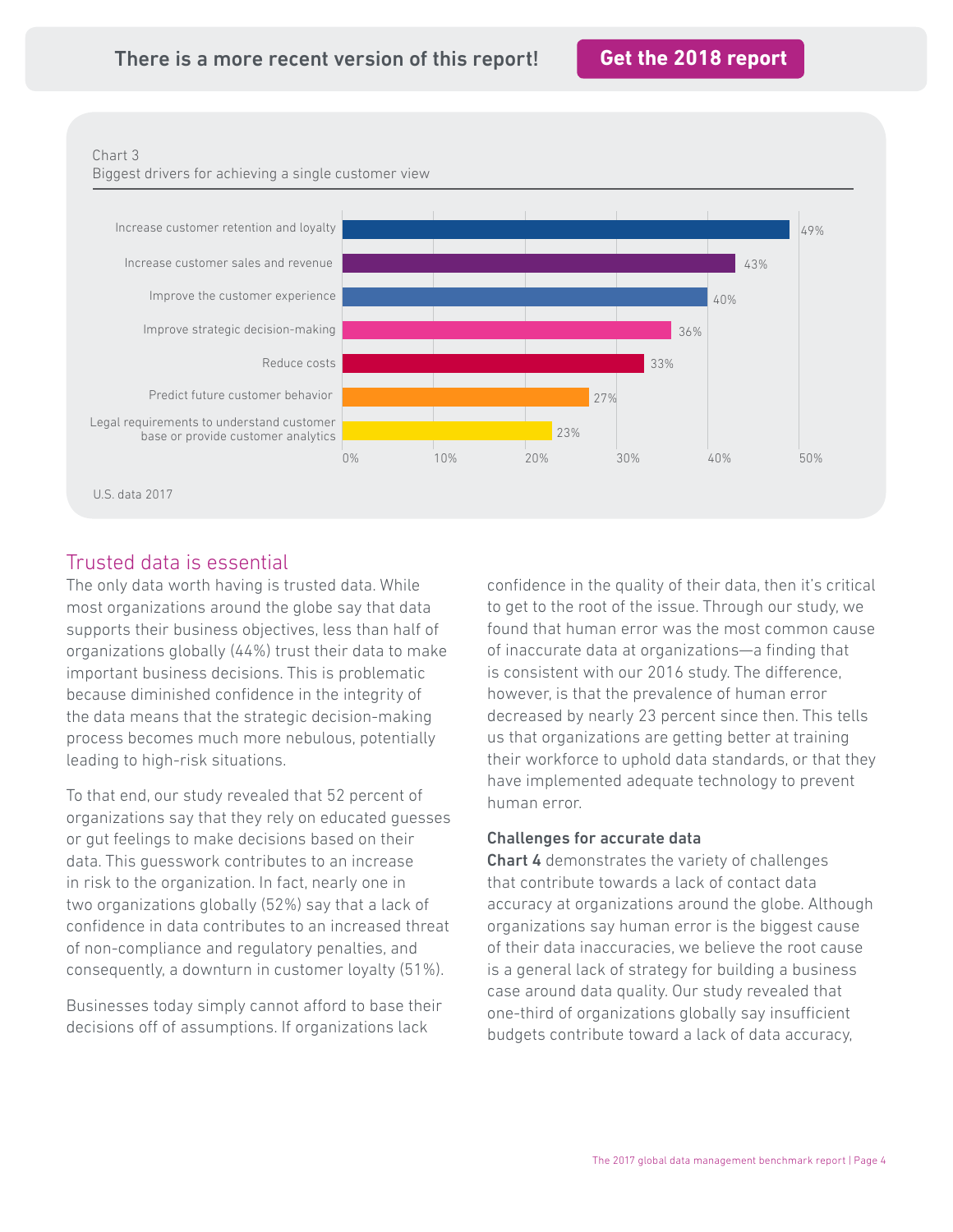which represents the second highest cause and is up 11 percent over last year. We find that organizations struggle to articulate the quantifiable impacts of poor data quality around the business, contributing to these insufficient budgets and creating an ongoing cycle of fewer tools and more manual processes, leading to human error.

Interestingly, our study revealed that C-level executives have a higher degree of distrust in their data than those in other roles. On average, they believe that 33 percent of their organizations' data is inaccurate, which can undermine their ability to make strategic decisions. If C-level executives believe erroneous data is such an issue, why do 21 percent of organizations still say that inadequate support from senior management presents a challenge to their data accuracy? We believe that although senior leadership conceptually understands the value of good data, the lack of a solid data strategy delays executives from making long-term investments in that area.

Having accurate, trustworthy data is a necessary prerequisite to building confidence among your consumers. So when 72 percent of organizations globally say that data quality issues impact consumer trust and perception, it's time start addressing the root causes of data errors. The first step? Building a business case for data quality.

Start your journey to data management maturity. Learn how to build a business case for data quality in our report.

**[Download the report](https://www.edq.com/resources/data-management-whitepapers/building-a-business-case-for-data-quality/?utm_medium=PDF&utm_campaign=2017+global+data+management+benchmark+report&utm_source=White+paper
)**

Chart 4

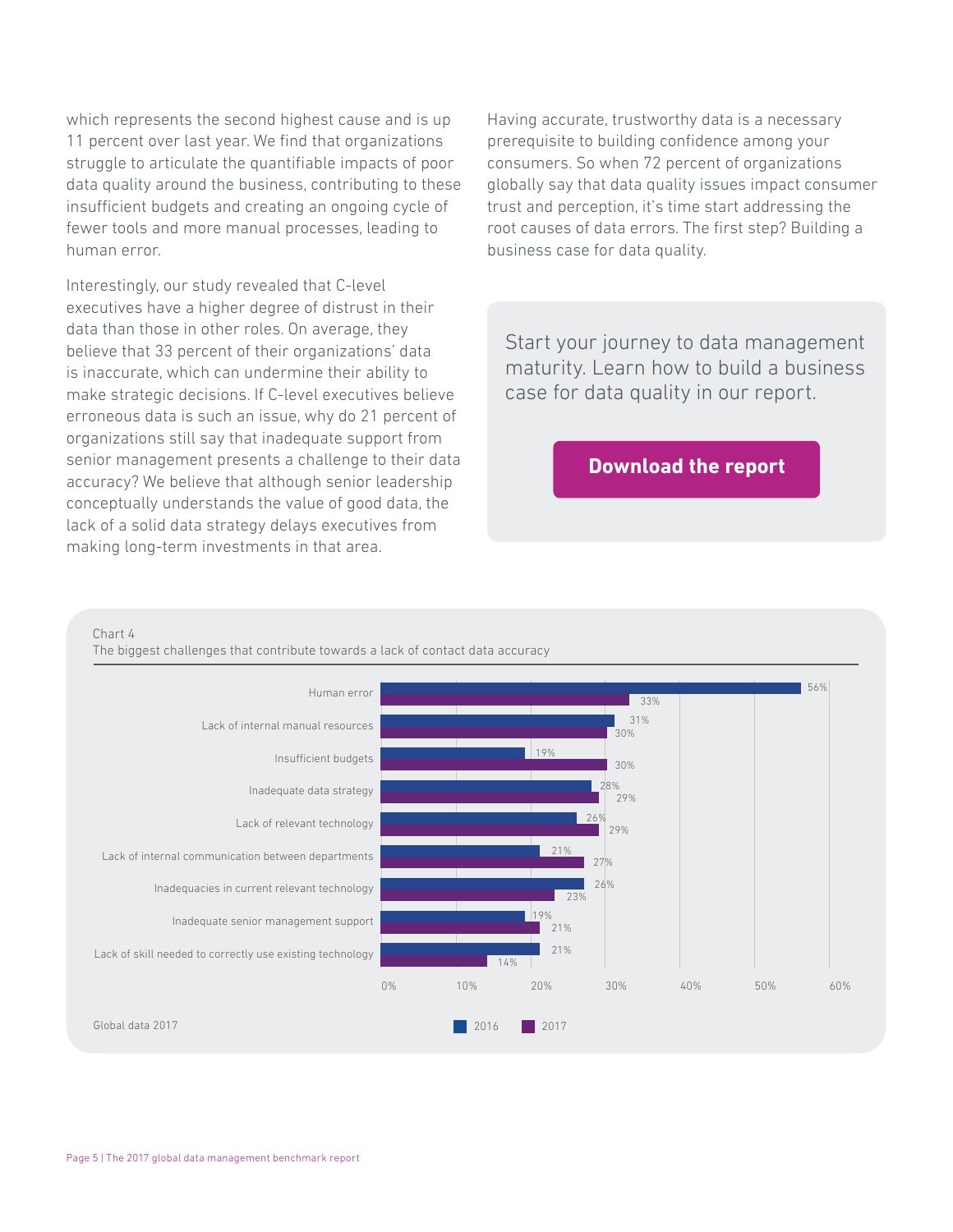Figure 1



# A look at modern data management

The data management space is constantly evolving to cope with the overwhelming volume and breadth of data that is being created. Organizations today hope to use their data to increase revenue and better serve their customers—but that requires good governance. To that end, our study reveals that more than half (51%) of organizations globally believe that their current data governance programs are ineffective. In order to use their data successfully, organizations will need to get a lot better at governing—and managing their data.

#### The current state of data management

Here at Experian, we define data management sophistication across four different levels: inactive, reactive, proactive, and optimized. These are explained in the data management sophistication curve shown in Figure 1.

This year, we looked at how organizations in the U.S. function with regard to their people, processes, and

technology to determine how advanced their data management really is. Chart 5 demonstrates how we classify organizations according to these criteria in 2017 compared with 2016.

Just 18 percent of U.S. organizations have an advanced level of data quality, what we call 'optimized.' Organizations at this level have a central data role in place that is accountable for company-wide data assets. While the individual in charge of data can vary by company, the Chief Information Officer (CIO) is the most likely to be responsible for data, followed by the Chief Data Officer (CDO) or Chief Financial Officer (CFO). These organizations also monitor data quality as part of standard business practices, and they have a platform approach to profiling, monitoring, and visualizing data.

Another 26 percent of U.S. businesses say that their organization is at the second highest level of sophistication, or 'proactive'—up 2 percent from 2016.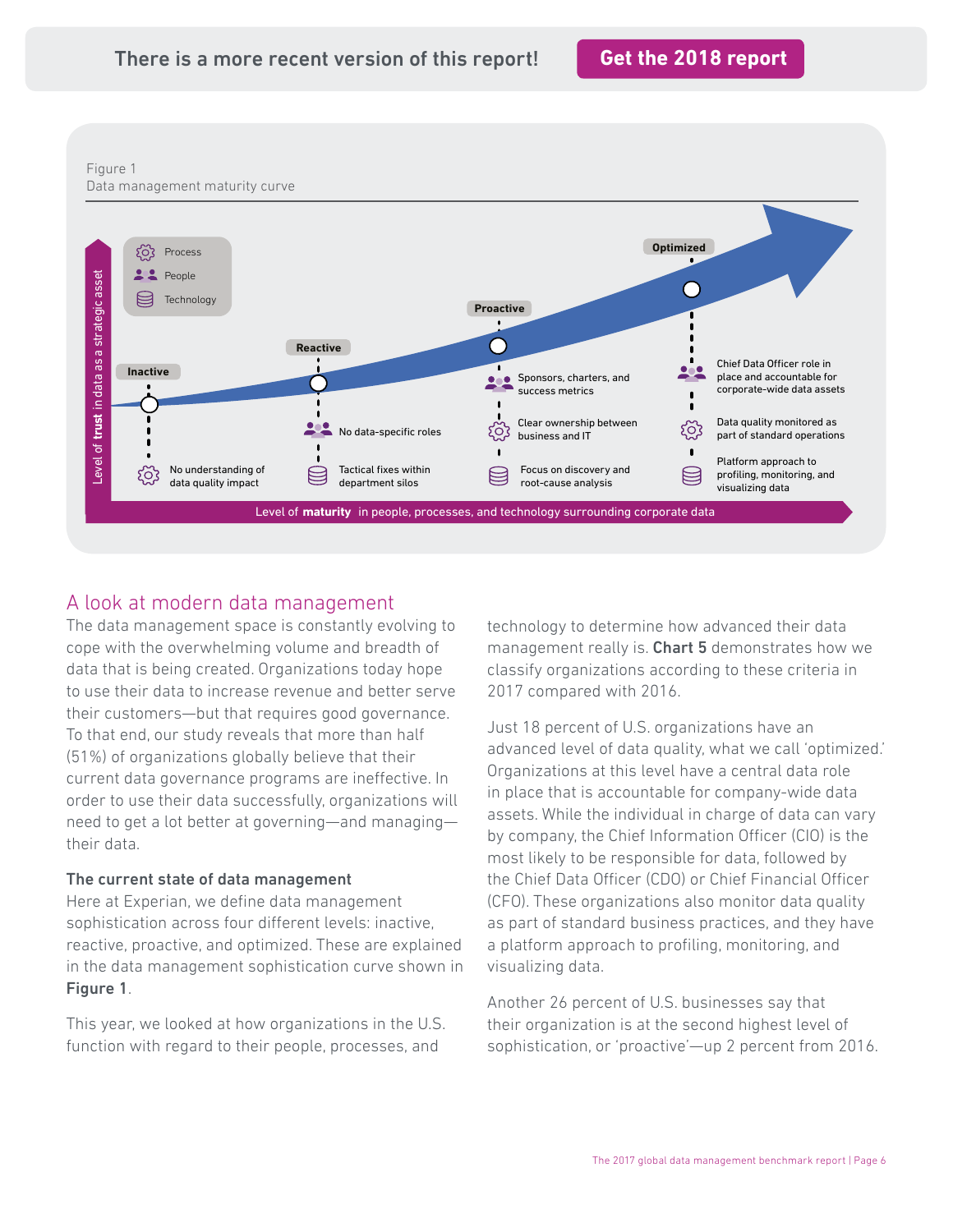#### Chart 5



This means they have data quality sponsors and clearly defined success metrics. These organizations indicate that there is clear ownership of the data quality process between the business and IT. They also say that technical aspects of data quality focus on discovery and root cause analysis. Organizations at this level should work to create a central data quality role and establish standardized processes for continuous data quality monitoring.

Thirty-nine percent of U.S. organizations align with the 'reactive' level of sophistication. They say that their organization has good knowledge of the impact of data quality, but their business does not have dataspecific roles. This represents a 4 percent decrease from our 2016 study. At these companies, data quality fixes typically happen, but only in departmental silos. In addition, homegrown manual processes and tools

like Excel are the main data management methods, but some departments have more sophisticated tools. To increase confidence in their data governance programs, these organizations should work toward reducing departmental silos to standardize (and automate) their data management processes.

How does your organization stack up? Start your data quality improvement assement today!

**[Take the quiz](https://www.edq.com/data-quality-tools/dqia/?utm_medium=PDF&utm_campaign=2017+global+data+management+benchmark+report&utm_source=White+paper
)**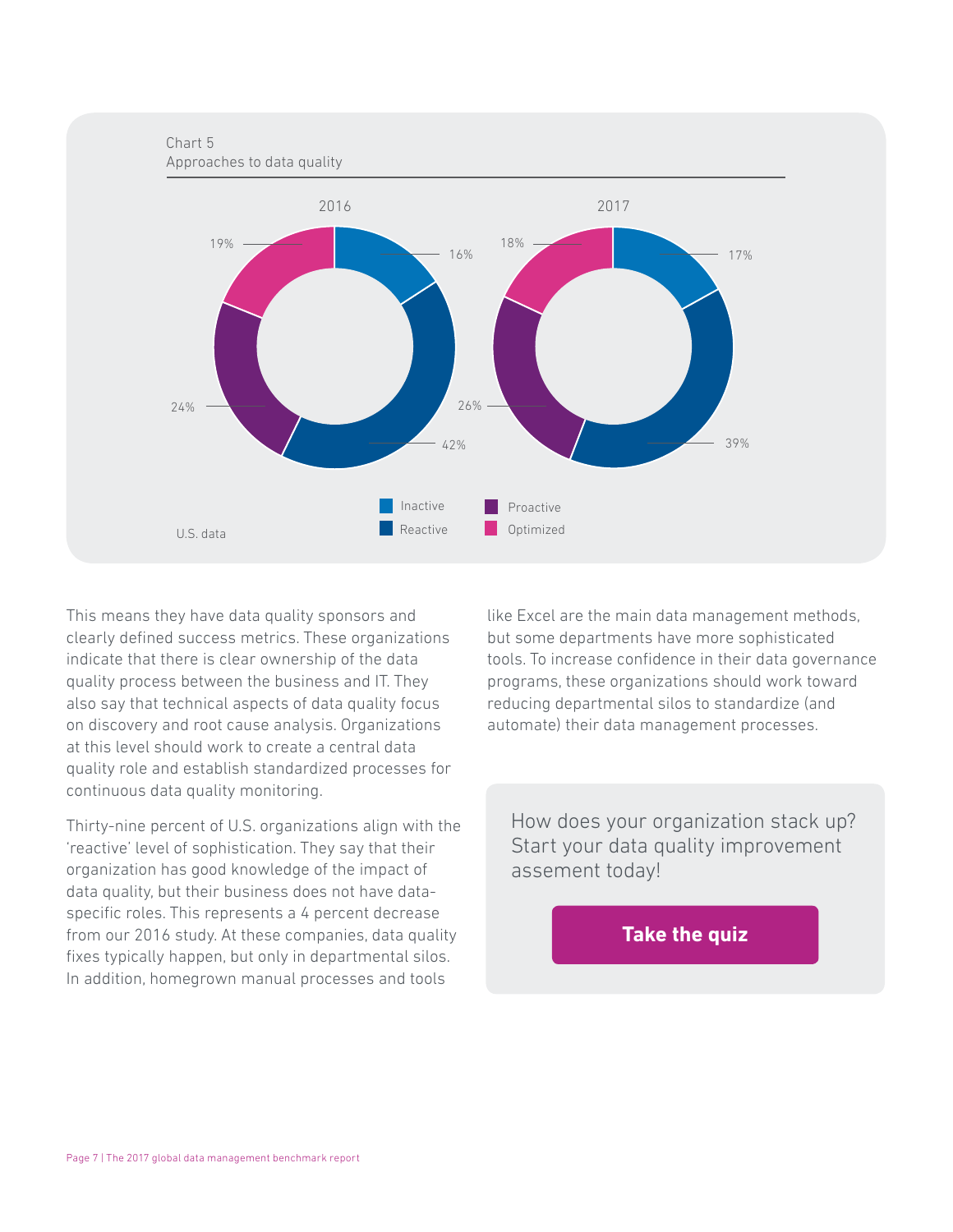Lastly, 17 percent of U.S. organizations are at the 'inactive' level, where an understanding of data quality impacts is patchy around the business, data quality fixes sometimes happen, and Excel or manual processes are the primary data management methods used by the organization. This represents a 1 percent increase from our 2016 study. Organizations at this level should work to evangelize the importance of data quality within their business and develop standardized processes for fixing and monitoring data quality issues moving forward.

### Central control of data quality

Having central control over your data quality strategy means that it will be relevant to the organization and enforced consistently. As previously discussed, we typically consider companies that have a single role responsible for their data quality strategy (typically the CDO or CIO) to be at the highest level of data quality maturity. Chart 6 shows how organizations across the globe fit in.

Just one in four organizations globally say that their data quality strategy is reviewed and maintained centrally by a single director—a decline of 11 percent since 2015. Ideally, this number should be much higher in the future if organizations want to reach data quality maturity. The vast majority of organizations (56%), however, say that there is some centralization, but many departments still adopt their own strategy for data quality. Worse yet, 15 percent of organizations globally say that all departments adopt their own strategy for data quality.

While we find it encouraging that a majority of organizations do have data quality strategies in place, the departmental silos in which the plans reside can lead to standardization issues and prevent data sharing across departments. To highlight this issue, imagine if your customer service department collects phone numbers without country codes, but your

sales representatives need to speak with customers across the globe. The lack of standard data structures across these departments may lead to confusion, lost productivity, and a poor customer experience.

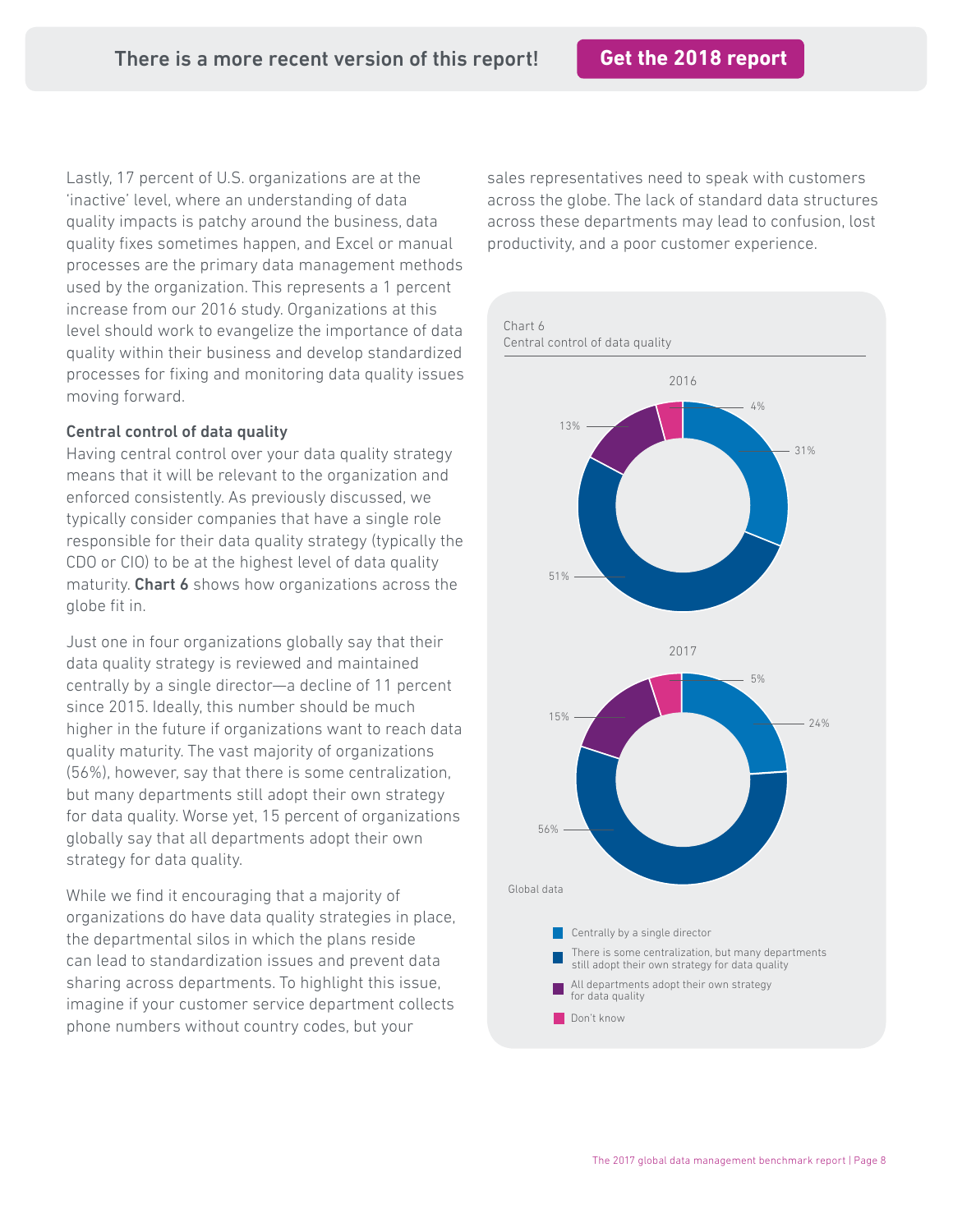#### Department influence on data handling

The importance of information technology (IT) departments in the creation of robust data management programs cannot be understated. Our study revealed, however, that 70 percent of organizations globally believe that the responsibility for ongoing data quality should ultimately lie with the business, with occasional help from IT. This belief reflects the sentiment that data needs to be fit for purpose. Because the IT department may not always know the context under which certain data was created, nor do they know the intended uses for the data down the road, the business users are really the ones who can determine whether a dataset is good or not.

How do organizations today handle their data? Chart 7 shows the breakdown of influence by department.

Today, the IT department tends to have the greatest influence on the way in which data is handled within the organization. Our study reveals that this is the case for 62 percent of organizations. This level of influence is much greater than areas of the business such as customer service (26%), finance (25%), and marketing (19%). Clearly, business users will need to take a more active role in the data handling process if they want to get to a place where they are able to trust their data for business decisions and initiatives.

Further, our study reveals that more than 95 percent of businesses today make data requests of their IT department. These data requests are often needed to generate reports for business users to analyze and make strategic decisions. Having a quick turnaround is essential—but not always possible. Our study revealed that only one in four companies received their data

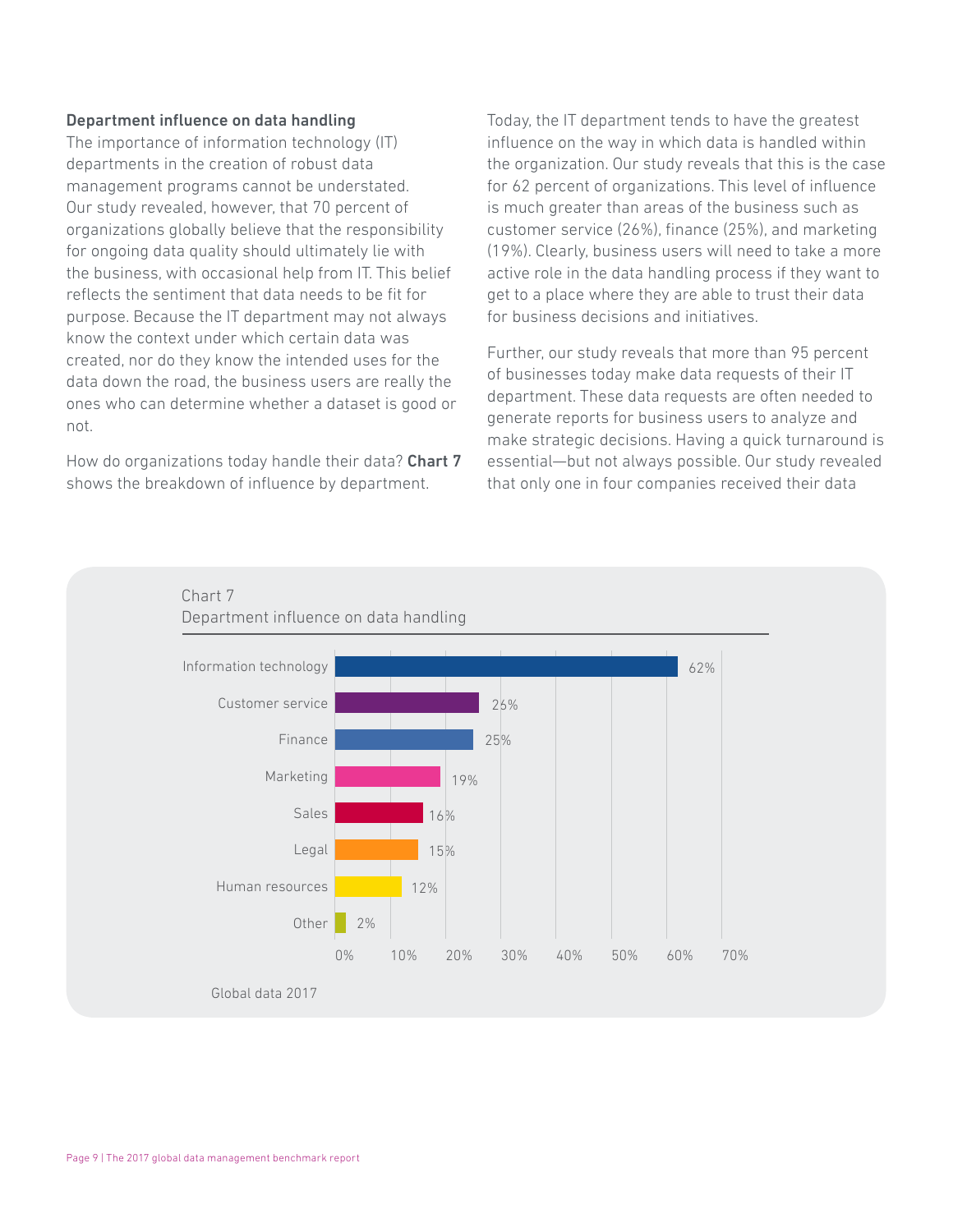in just a few hours, and more than 70 percent of businesses have to wait a day or longer to receive their requested data from their IT department. In today's fast-paced environment, can you afford to wait around?

#### Department investment in data technology

Because the IT department typically plays such a large role in the handling of data, it comes as no surprise that the IT department tends to spend the most money on data technology and data management platforms. According to our study, 53 percent of organizations say their IT department makes the primary investment in these technologies. Chart 8 shows where other departments fit in when it comes to spending on data technology. Specific lines of the business, such as finance, data and insight, marketing, and sales invest in data technology at a much lower rate.

This is where a central role like a CIO or CDO is needed to help bridge the gap between IT and the lines of business to ensure all needs are being met. This centralized role can lead the investment in data management technology that enables business users to access the data with minimal IT involvement while ensuring governance policies are upheld. According to our study, 37 percent of organizations globally spend a majority of their time just preparing data for analysis. This represents a significant loss in productivity, as expensive resources are spending most of their time cleansing data rather than analyzing it. Our study shows that with the right data management solution in place, 83 percent of organizations have seen some improvement in employee efficiency.

Investing in the right tools means you can empower business users to make data-driven decisions while also freeing up IT resources to focus their time on additional revenue-generating or strategic projects for the business. It's a winning proposition.



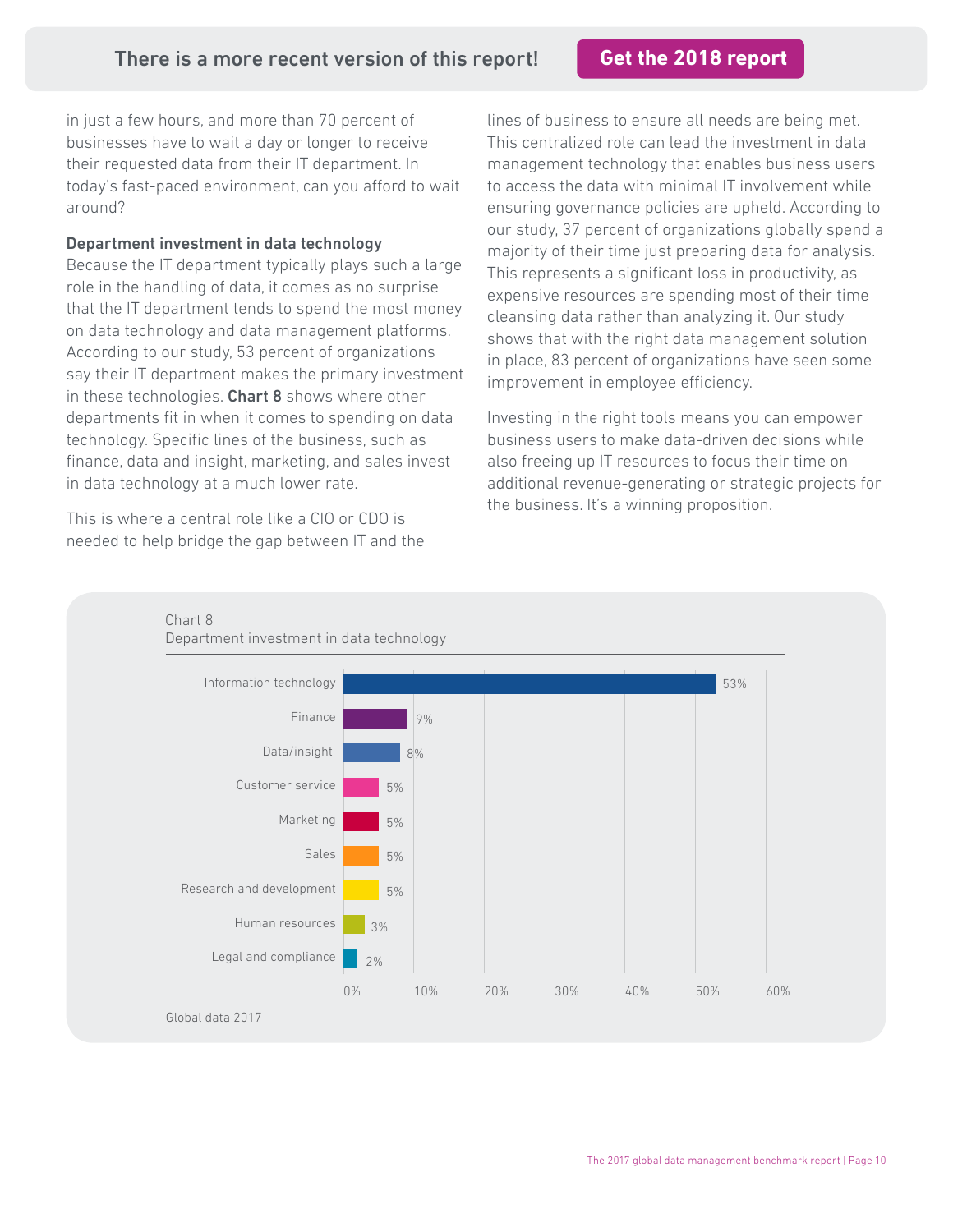Need help choosing a vendor for your data quality program? Our buyer's guide can help.

# **[Download the guide](https://www.edq.com/white-papers/data-quality-buyer-guide-form/?utm_medium=PDF&utm_campaign=2017+global+data+management+benchmark+report&utm_source=White+paper
)**

## The benefits of data quality investments

When you're investing in a data quality solution, there is no doubt that a good return on investment is at the top of your mind. Our study found that a vast majority of organizations globally say that they have seen benefits across many areas of their businesses after implementing a data quality program.

Chart 9 demonstrates these advantages, which extend from increased revenue and employee efficiency to improved personalization and targeted marketing.

In line with the increased focus on improving the customer experience discussed previously, our study revealed that 85 percent of organizations globally

experienced more timely and personalized customer communications as a result of improving their data quality solution. This means that organizations are truly benefiting from their data quality programs where it matters most.

Another 83 percent of organizations globally say that they have seen some improvement in employee efficiency after implementing a data quality solution, and 82 percent say that they have seen some progress when it comes to revenue growth. As businesses have identified increasing revenue as a top driver for using their data, we are encouraged to see that their investment in data quality solutions is paying off.

When it comes to data-related projects, silos between databases or unknowns in datasets can cause lengthy (and expensive) delays. That's why 81 percent of organizations globally say that they have seen some improvement in delivering data projects on time and on budget as a result of their investment in data quality. In addition, another 81 percent of say that they have seen some progress with linking data from different databases after implementing their data quality solution. However you look at it, data quality is a good investment.

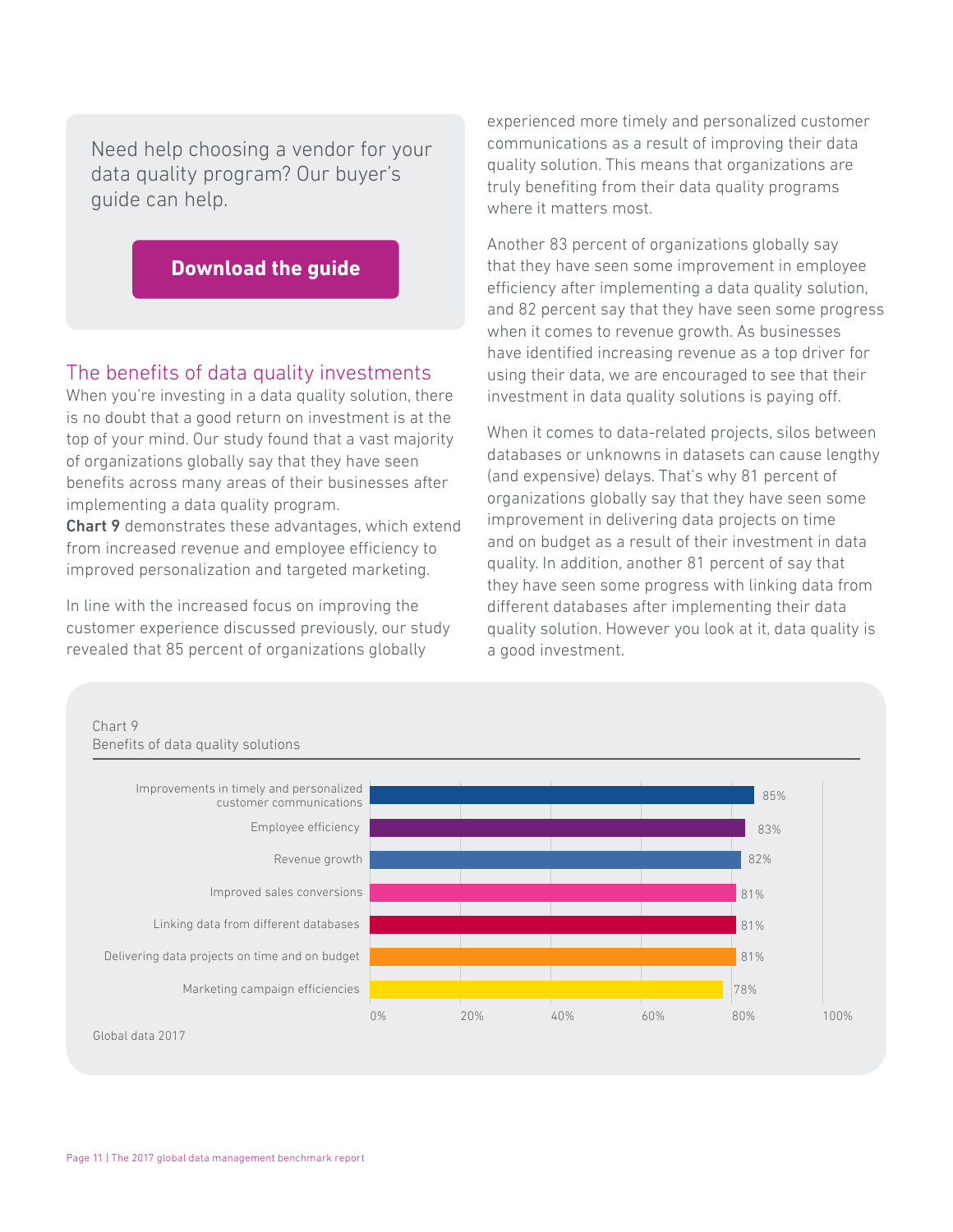

# The road to proactive data quality

# The Idaho Transportation Department

The Idaho Transportation Department is a government organization responsible for providing the state's 1.6 million residents with safe, efficient mobility as well as economic opportunities through improved connectivity.

# **Objective**

Providing top-tier services to residents is at the heart of the Idaho Transportation Department's mission. To meet their goal, the department needs to have a consolidated view of its residents. But information that is spread across siloed databases prevents the department from accurately matching DMV customer records.

To further complicate matters, the department's mainframe data table structure is non-relational, so every record in the mainframe represents one transaction. This means that if a resident owns three vehicles, they will have three records even though they are the same person.

In an effort to consolidate duplicate records for individuals, the Transportation Department lobbied for the state of Idaho to put legislation in place that requires residents to provide unique identifying information (such as a Social Security number or driver's license number) to the department. The legislation passed in 2010.

# **Solution**

In 2016, they started conversations with Experian because they were interested in address verification and matching capabilities. While these solutions take care of the performance issues the department was experiencing, they still needed to solve for the operational demands that limit their current solution. After a seeing a demo of Experian's data quality management platform, the department felt they might have found their answer.

# Results

#### Significant reduction in the number of records

The Idaho Transportation Department is well on its way to achieving its goal of having one record per DMV customer. Through previous efforts, the department was able to go from 20 million to 8 million records. Their goal with Experian is to have fewer than 3 million records in their database.

### Improved efficiency and transparency

Built-in visualization capabilities help the department communicate data issues with more clarity than they previously could. As a result, the department has become much more proactive in its approach to data quality, and it has implemented rules in its new system to ensure that the quality of the data is maintained over time.

"The developers working with the data were aware of the issues, but Experian's data quality management platform gave us a way to highlight a bunch of different problems that can be easily displayed or made visible to others."

– Carin Pluto, Database Analyst, Senior Idaho Transportation Department

Learn how the Idaho Transportation Department is proactive with their approach to data quality.

**[Read more](https://www.edq.com/resources/case-studies/idaho-transportation-department/?utm_medium=PDF&utm_campaign=2017+global+data+management+benchmark+report&utm_source=White+paper
)**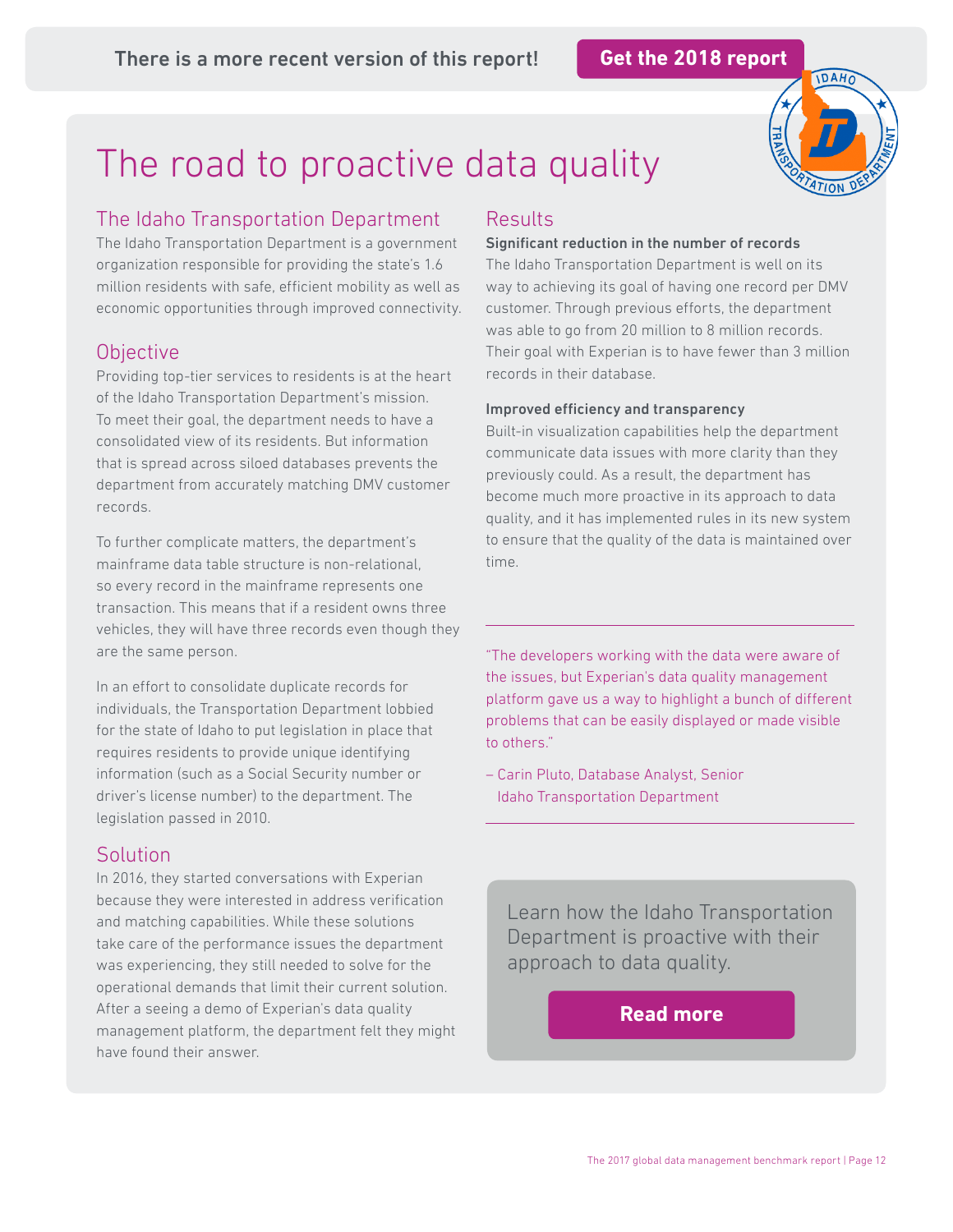# What data management projects do we expect in 2017?

More than 90 percent of the organizations we surveyed indicate that they plan to undergo one or more data management projects in the next 12 months. Chart 10 shows the projects these organizations plan to work on over the next year.

#### Data cleansing

A broken clock is right twice a day—but your data should be right all the time. Data cleansing refers to the discovery of errors in a data record and the correction, or removal, of these mistakes. According to our study, 33 percent of organizations globally are planning a data cleansing project in the next 12 months. These projects can take many forms depending on an organization's needs. Commonly, data cleansing relates to customer contact data such as emails, mailing addresses, and telephone numbers.

By identifying and fixing inaccurate records in a contact data set, organizations will be better able to communicate with customers and increase revenue.

#### Data integration

A jack of all trades, but a master of none. When information is distributed across siloed databases, it can make it difficult to glean insight. Data integration refers to the process of combining data from disparate sources to develop information that is more meaningful to the business. When does data integration come into play? Organizations that need consistent data across the business or have an upcoming data migration will be especially interested in data integration projects. Our survey revealed that 31 percent of organizations globally say that they are planning on a data integration project in the next 12 months.

#### Chart 10

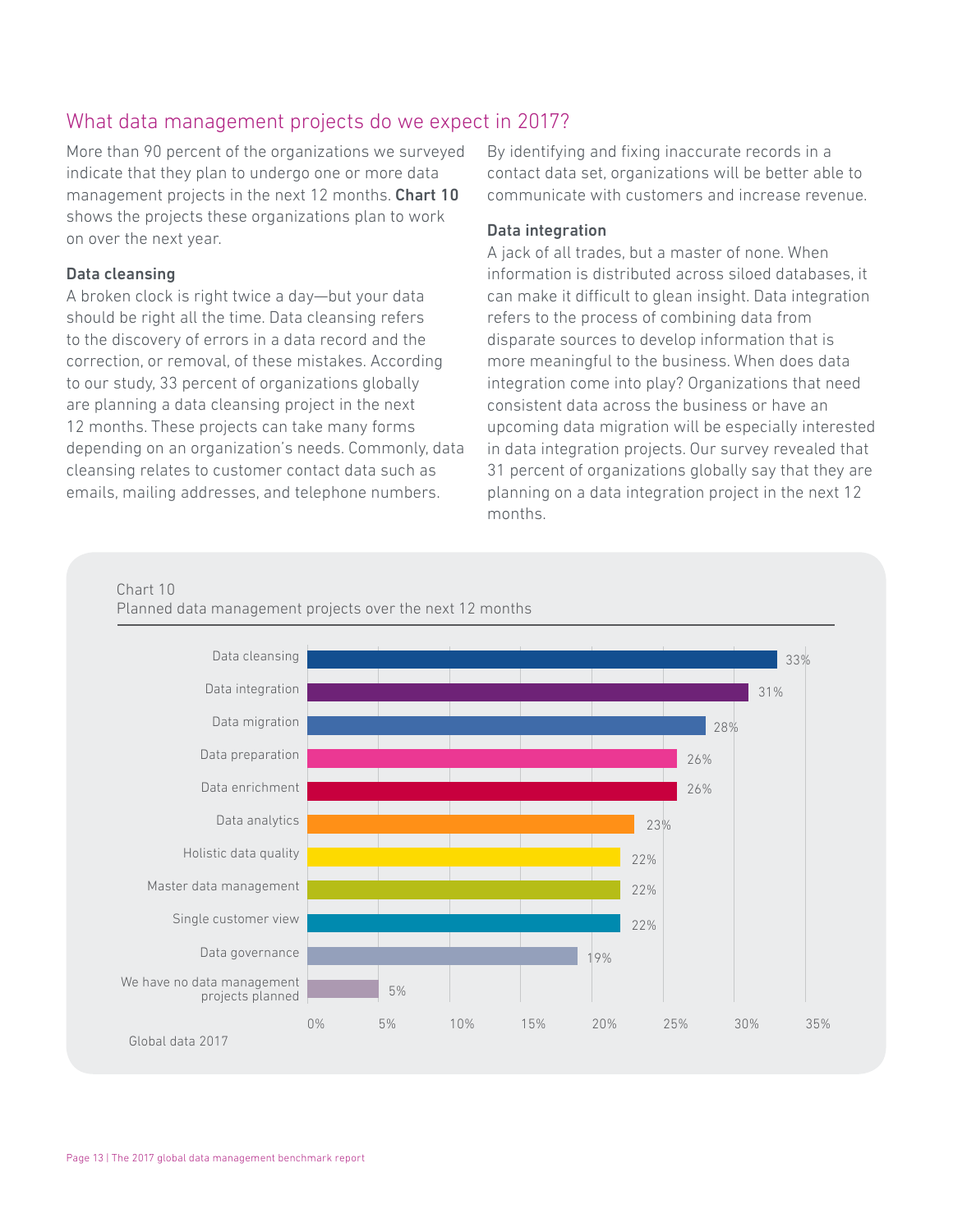#### Data migration

They say you can't teach an old dog new tricks, but that's exactly what makes data migrations so advantageous. The term refers to the transfer of information between storage systems or data formats. For many organizations, the volume and breadth of data entering their databases have placed a strain on legacy systems, spurring a wave of modernization efforts. Looking forward to the next 12 months, 28 percent of companies say that they plan to start data migration projects.

That said, we also found that data migration projects can be difficult to finish on time and on budget. In fact, almost half of organizations (40%) say that data quality issues cause delays for migration projects. A lack of standardization, not enough manpower, ineffective tools, and a lack of budget are also cited as contributing factors. Keep migration projects on track by placing a strong emphasis on data quality, investing in tools to prepare the data, and striking a good balance between IT and business stakeholders involved in the project.

#### Data preparation

Measure twice, cut once. This is the driving principle behind data preparation projects. By following an iterative, agile process, organizations can cleanse, transform, and standardize their raw data into curated datasets. While data preparation is often used for analytics and business intelligence efforts, self-service data preparation is also being used as part of data migration efforts. According to our study, 26 percent of organizations globally are planning on starting a data preparation project in the next 12 months.

Recently, the trend for more business users to manage data has driven greater interest in automated or selfservice data preparation—and it's no wonder why. As previously discussed, our study revealed that 41 percent of organizations spend a majority of their time preparing data for insight. Automating this process will help to reduce the time spent preparing data and improve employee efficiency.

#### Data enrichment

Knowledge is power. Organizations today realize the importance of creating a good customer experience, so it's important to learn as much about their consumers as they can. That's why 26 percent of organizations globally are planning on starting a data enrichment project in the next 12 months. With data enrichment, organizations can append a variety of data attributes—such as demographic, behavioral, or life event information—to their existing customer records. With greater insight into their customers' needs and habits, they can start building a single customer view, improve their customer experience, and increase business performance through better targeting.

#### Data analytics

It's time to walk the walk. Over the next 12 months, organizations will continue to look at data analytics to power their business opportunities. Data has become a leading means by which business decisions are being made—a majority of organizations (76%) globally say that data is an integral part of forming their business strategy. To that end, our survey revealed that nearly one quarter of organizations (23%) say they will begin an analytics project over the next year.

As business users increasingly demand access to data for analytics, we will see a growing need for more robust data governance, which we see as the catalyst for renewed IT engagement. Additionally, business users will need intuitive, easy-to-use solutions that enable them to navigate a growing number of multistructured data sources to derive insight. As 47 percent of businesses say they spend most of their time analyzing data, these businesses will begin to look for innovative solutions in the form of smart selfservice data preparation and smart data discovery tools that enable easier data analytics.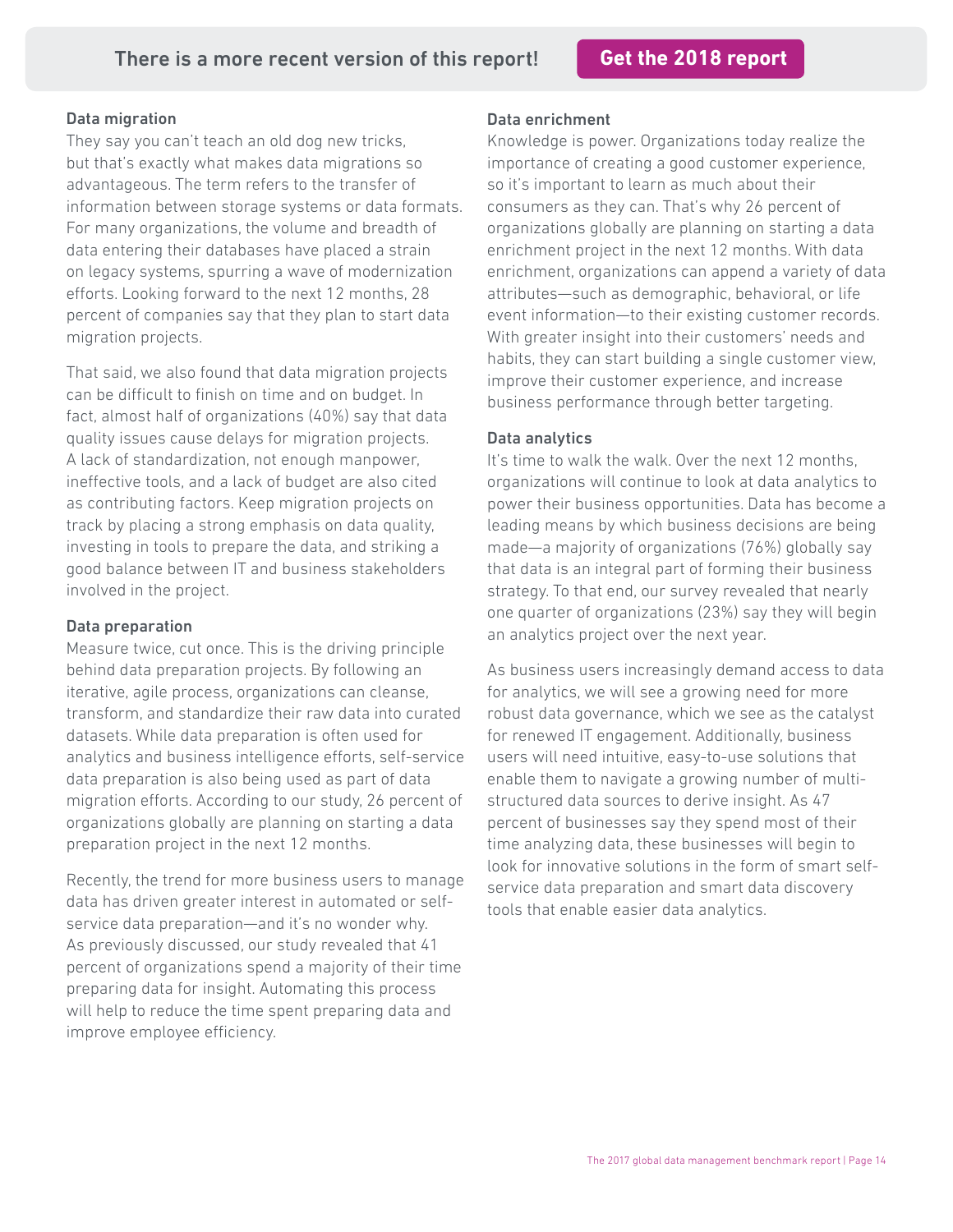### New roles for 2017

Looking ahead to 2017, we see that businesses are looking to become more mature in their data quality approach by investing in centralized data management roles. More than half of C-level executives globally say that they plan to hire a Chief Data Officer (CDO) in the next 12 months. As previously discussed, the CDO is accountable for company-wide data assets as well as for bridging the gap between IT and business interests. We are encouraged to see this renewed focus on creating central data roles.

Chart 11 shows the additional roles businesses plan to add this coming year, according to C-level executives. Looking at this chart, data protection officers (43%), analysts (38%), and compliance officers (31%) will be hired at more than one-third of organizations globally in the next 12 months. As organizations tend to spend

most of their time analyzing data, we believe their plan to hire additional analysts in the coming year reflects their desire to leverage data more broadly in making key business decisions.

Start bridging the gap between data and decision-making. Learn more about the evolving role of the CDO.

**[Get the report](https://www.edq.com/whitepapers/chief-data-officer-report/?utm_medium=PDF&utm_campaign=2017+global+data+management+benchmark+report&utm_source=White+paper
)**

Chart 11

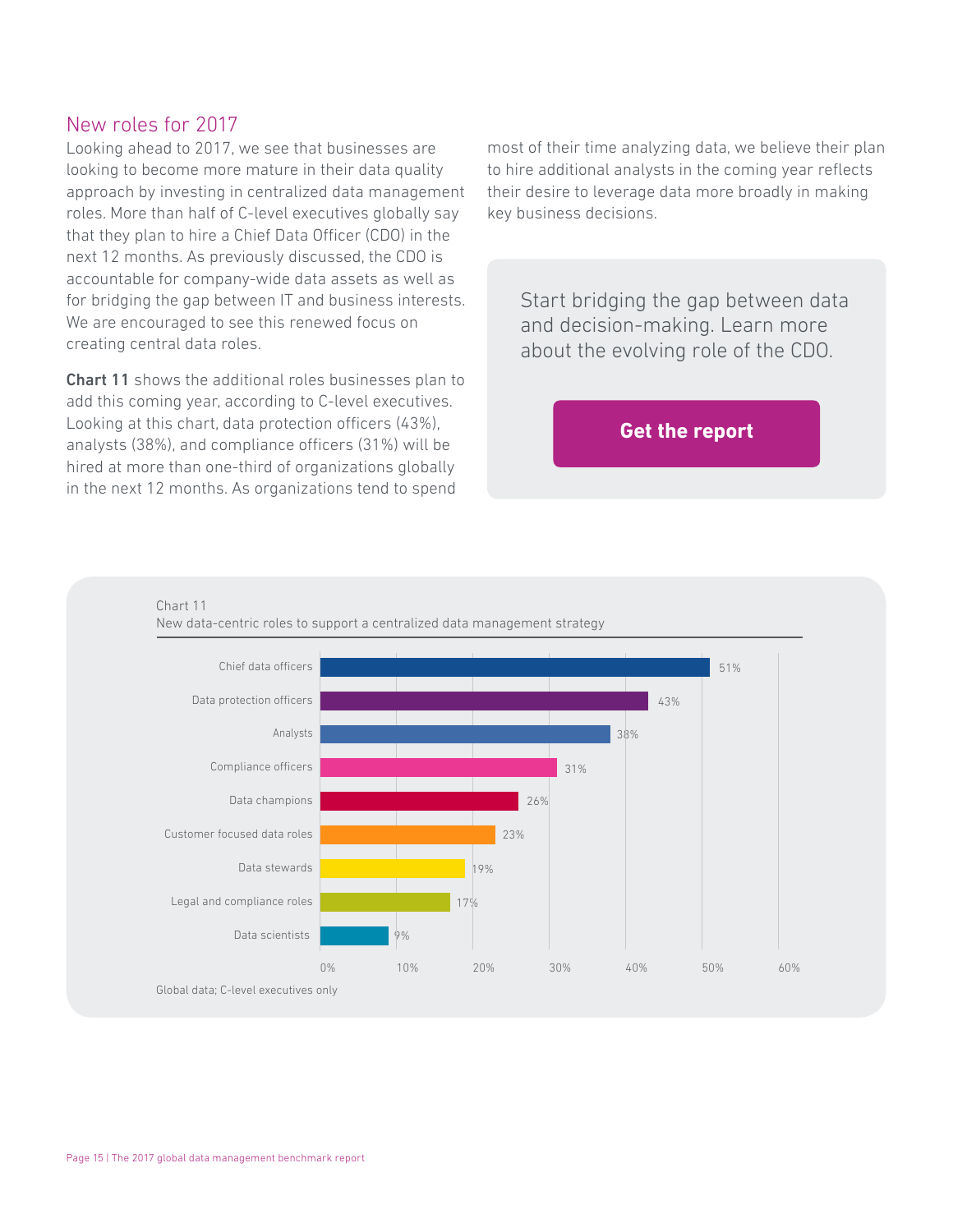# There is a more recent version of this report! **[Get the 2018 report](https://www.edq.com/globalassets/white-papers/2018-global-data-management-benchmark-report.pdf?utm_medium=PDF&utm_campaign=The+2017+global+data+management+benchmark+report&utm_source=White+paper
)**

## **Conclusion**

As organizations strive to call themselves 'data driven,' the need for increased governance and data management practices will become even more important. At the forefront of priorities this year, increasing revenue and better serving customers emerge as the two key areas where data will play a major role. To achieve these aims, establishing a foundational level of trust in this data will be a necessary prerequisite.

How do you build confidence in your data? With a strong focus on good governance and data quality. While a majority of organizations today tend to be in the middle of the pack when it comes to their data management maturity, we see their shared desire to add central data roles as a step in the right direction. In the year ahead, a continued emphasis on data quality will ensure these organizations harness their data adequately to power opportunities for themselves and for their customers.



Interested to learn how Experian can help you better manage your data? Get in touch with us today.

**[Let's get started](https://www.edq.com/contact/?utm_medium=PDF&utm_campaign=2017+global+data+management+benchmark+report&utm_source=White+paper
)**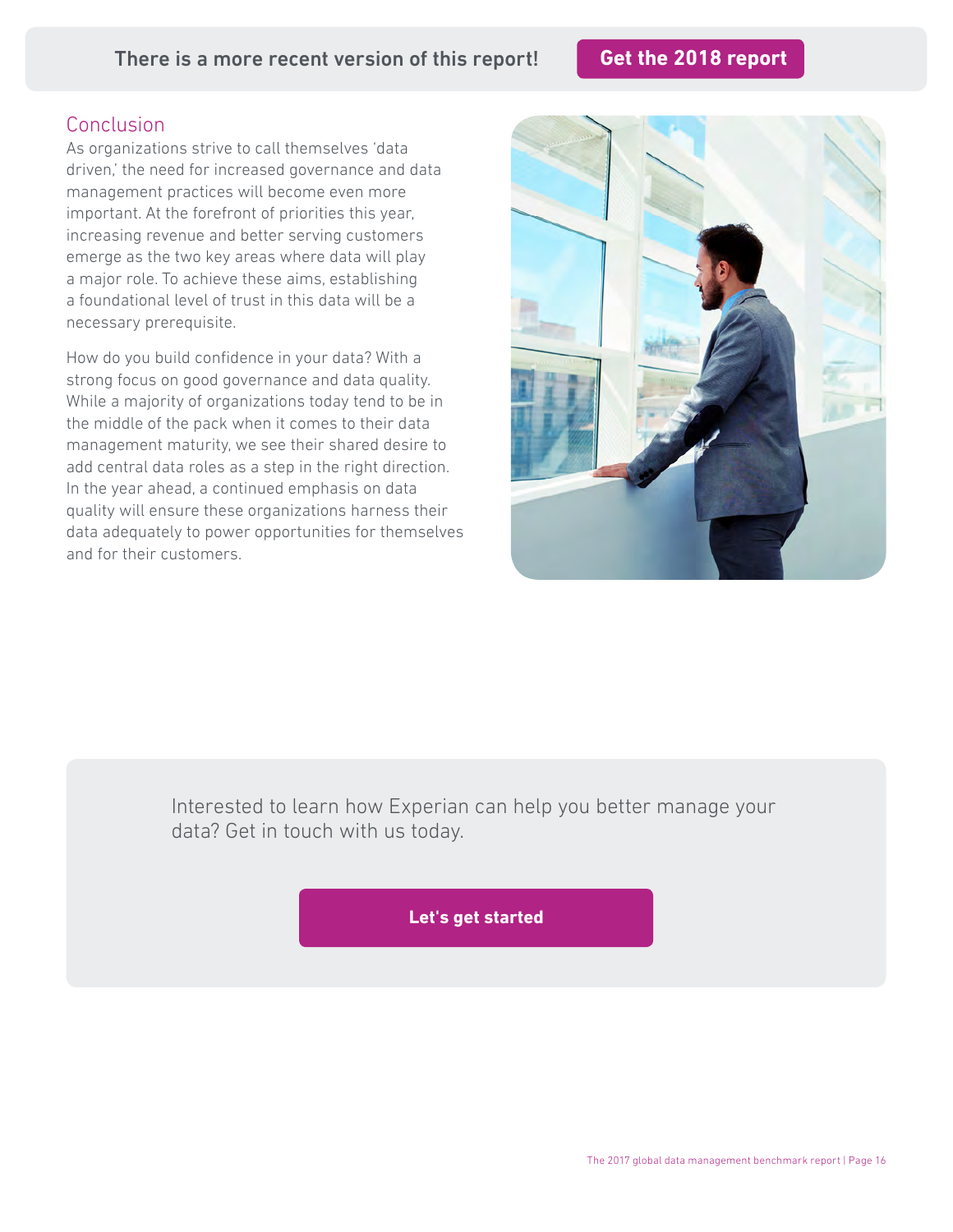# In Perspective

# Mastering your 2017 data management priorities

# By Roger Yeh, Senior Technical Consultant, Experian's data quality unit

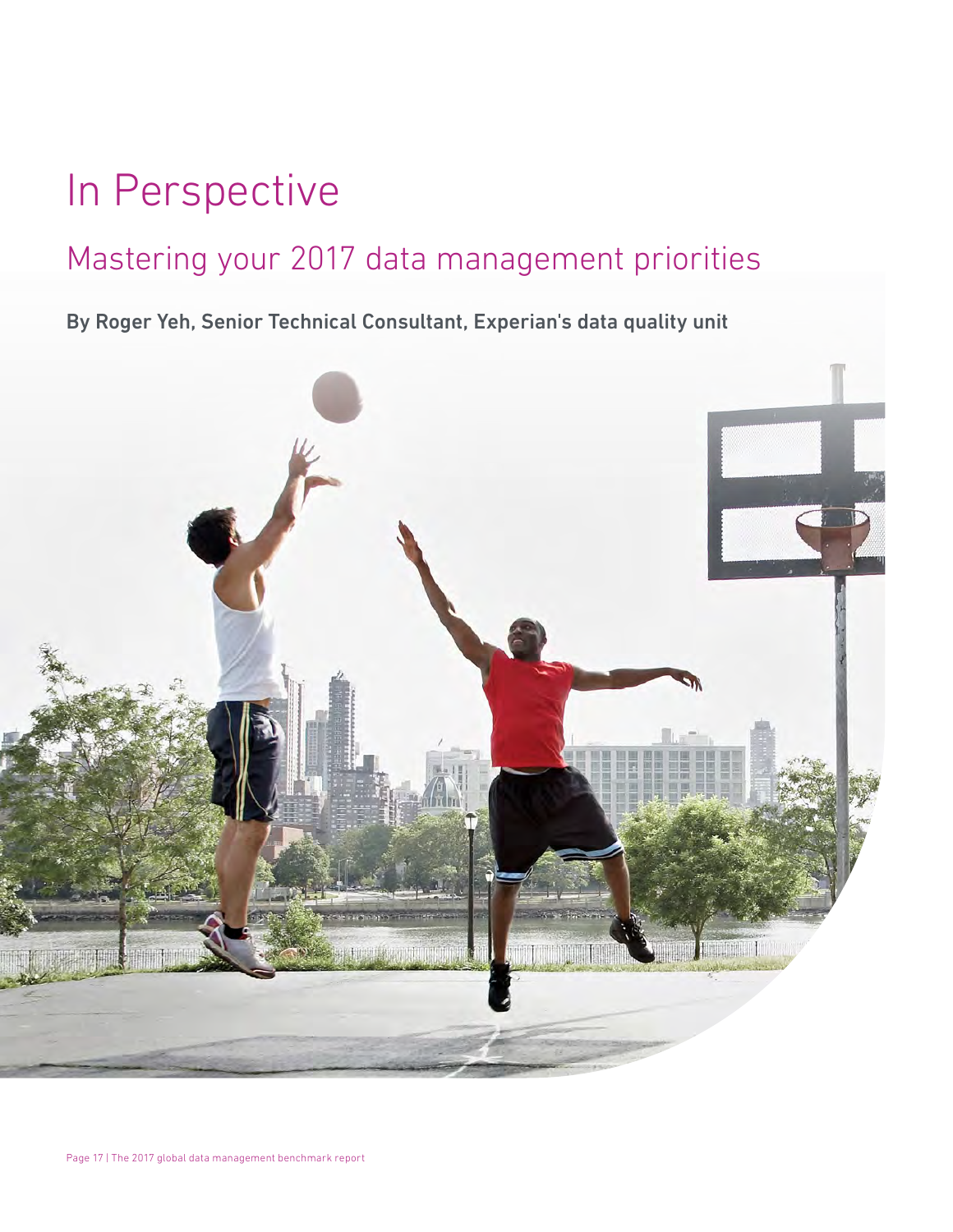Master Data Management (MDM) is a huge buzzword in boardrooms around the world. Organizations today collect and generate massive amounts of data, and the belief is that MDM is required to make any sense of it. Many see MDM as this magical solution that allows business users to leverage business data. And they're right. But that's like saying you would hire Shaquille O'Neal just so he can help you replace light bulbs in high ceilings or clean the gutters.

What many don't consider is that MDM is often overkill for what the organization actually wants to accomplish. Frequently, I see a big disconnect between all that an MDM solution can offer and a company's strategy, and specifically data strategy. For instance, are they trying to build a single customer view or consolidating records in their database? If that's the case, more likely than not they'd be better off with a data matching or data integration solution. It's important to frame MDM in the perspective of what your goals are and identifying other options that might make more sense.

MDM as a solution tends to circulate among C-level sponsors who hear this term lauded at industry events and among analyst communities. Sometimes it can seem like everyone is doing MDM. In fact, our research reveals that 33 percent of C-level executives believe MDM is a priority for their organizations. But what our study also shows is that only 19 percent of management-level employees agree with them. This tells me that while executives at the C-level think they need an MDM solution, the people who are in the weeds know they really require something smaller and simpler to meet their goals.

When it comes to choosing MDM, it's also important to consider the return on investment. The typical MDM solution can take anywhere from 6 months (best case scenario) to a year or longer to get up and running. And, because it could potentially touch every area of the business, you will need to get consensus and

buy-in from a lot of stakeholders. This heavy time investment is compounded by the fact that MDM solutions come with a hefty price tag. Generally speaking, for most things you're trying to achieve, a cost-benefit analysis of the money and time it takes to implement MDM will probably reveal that the costs outweigh the benefits.

What's my advice? When embarking on your data projects for 2017, really think about your end goals. Perhaps what you really want is a way to quickly query and join a few data sources and create ad hoc analyses. While having an MDM solution would undoubtedly help with this effort, can you wait a year? Asking these types of questions will help you to determine whether you need a full-blown MDM solution, or whether a couple of smaller solutions would better suit your needs. While there definitely will be instances in which MDM is your best option, odds are you may find yourself in a situation where the latter makes sense.

> Empower business users and see faster time to value. Learn how Experian can provide the right solution for you.

> > **[Learn more](https://www.edq.com/globalassets/product-sheets/experian-aperture-data-studio-product-sheet.pdf?utm_medium=PDF&utm_campaign=The+2017+global+data+management+benchmark+report&utm_source=White+paper
)**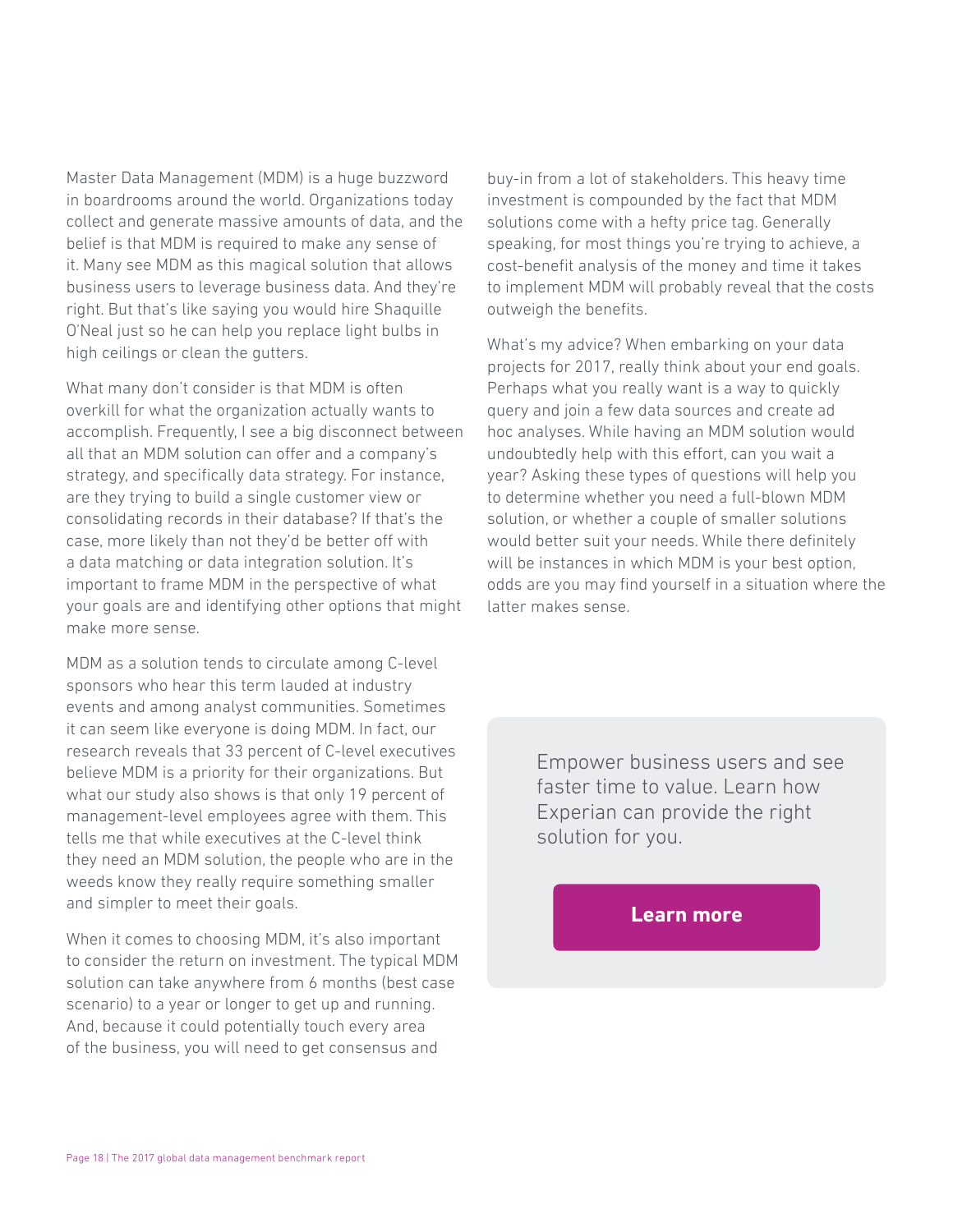# About Experian

Experian is a global leader in providing data quality software and services to organizations of all sizes. We help our clients to proactively manage the quality of their data through world-class validation, matching, enrichment, and profiling capabilities. With flexible software-as-a-service and on-premise deployment models, Experian software allows organizations around the world to truly connect with their customers by delivering intelligent interactions, every time.

Established in 1990, with offices throughout the United States, Europe and Asia Pacific, Experian has more than 13,500 clients worldwide in retail, finance, education, insurance, government, healthcare and other sectors. For more information, visit [edq.com](https://www.edq.com).